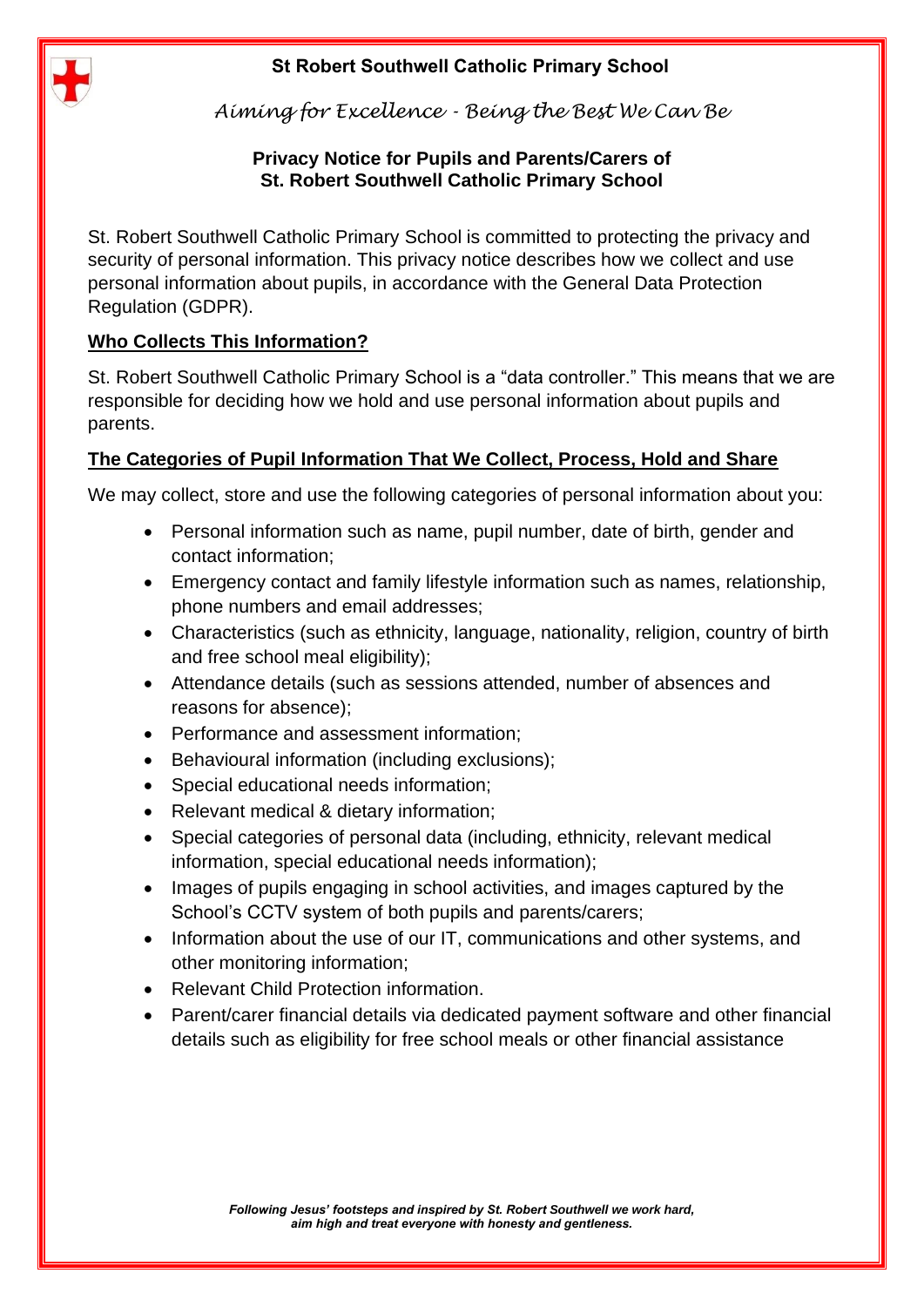

## *Aiming for Excellence - Being the Best We Can Be*

## **Collecting This Information**

Whilst the majority of information you provide to us is mandatory, some of it is provided to us on a voluntary basis. In order to comply with the General Data Protection Regulation, we will inform you whether you are required to provide certain pupil information to us or if you have a choice in this. It is important that the personal information we hold about you is accurate and current. Please keep us informed if your personal information changes during your child's time at St. Robert Southwell Catholic Primary School.

## **How We Use Your Personal Information**

We hold pupil data and use it for:

- Pupil selection (and to confirm the identity of prospective pupils and their parents);
- Providing education services and extra-curricular activities to pupils, and monitoring pupils' progress and educational needs;
- Identifying and arranging support measure, dependant on individual pupils' needs;
- Communicating with parents regarding pupil progress and achievement;
- Informing decisions such as the funding of schools;
- Assessing performance and to set targets for schools:
- Safeguarding pupils' welfare and providing appropriate pastoral (and where necessary medical) care;
- Support teaching and learning;
- Giving and receiving information and references about past, current and prospective pupils, and to provide references to potential employers of past pupils;
- Managing internal policy and procedure;
- Enabling pupils to take part in assessments, to publish the results of examinations and to record pupil achievements;
- To carry out statistical analysis for diversity purposes;
- Legal and regulatory purposes (for example child protection, diversity monitoring and health and safety) and to comply with legal obligations and duties of care;
- Enabling relevant authorities to monitor the school's performance and to intervene or assist with incidents as appropriate;
- Monitoring use of the school's IT and communications systems in accordance with the school's IT policies;
- Making use of photographic images of pupils in school publications, on the school website and on social media channels;
- Security purposes, including CCTV; and
- Where otherwise reasonably necessary for the school's purposes, including to obtain appropriate professional advice and insurance for the school.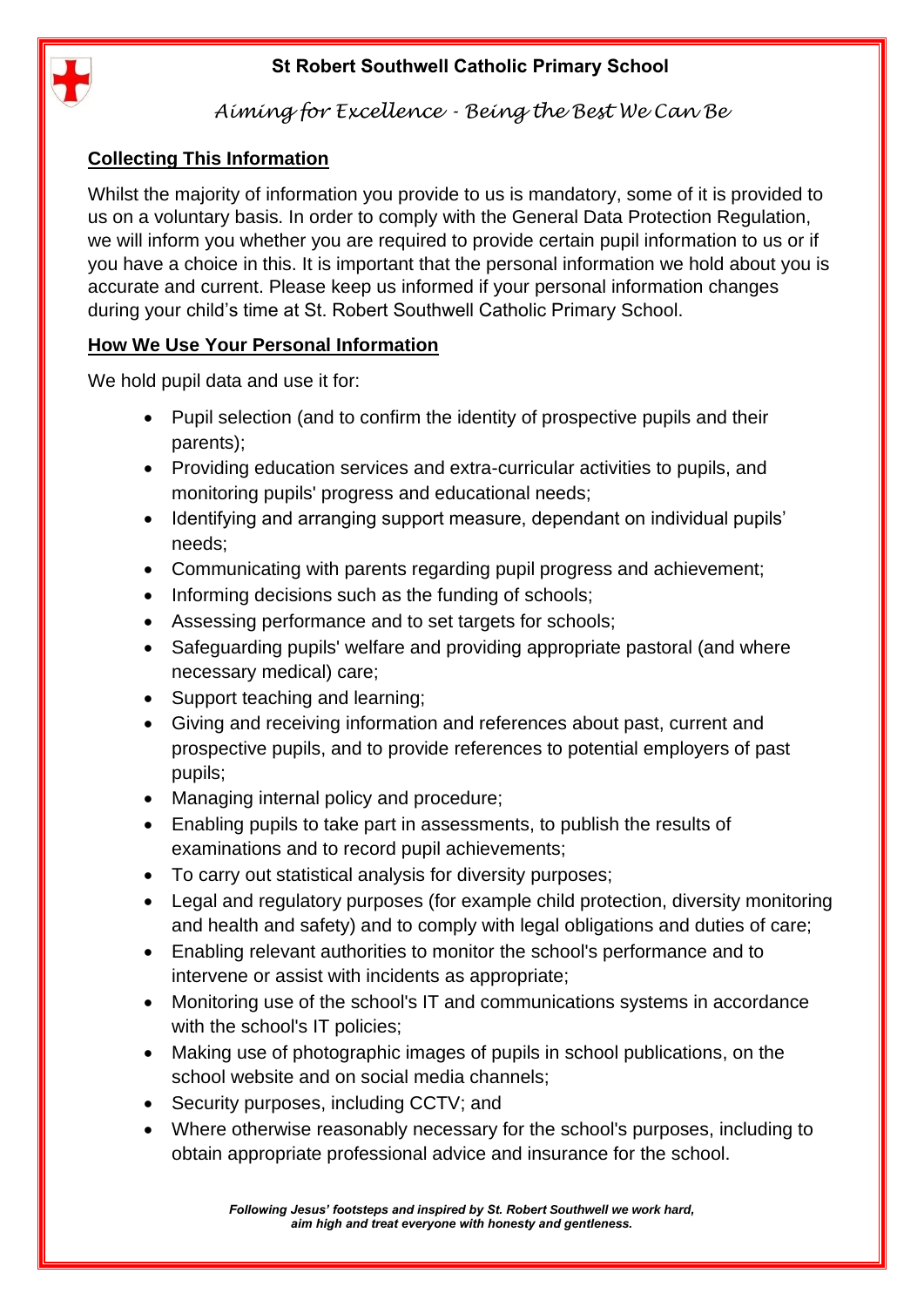

*Aiming for Excellence - Being the Best We Can Be*

#### **The Lawful Basis on Which We Use This Information**

We will only use your information when the law allows us to. Most commonly, we will use your information in the following circumstances:

- Consent: the individual has given clear consent to process their personal data for a specific purpose
- Contract: the processing is necessary for a contract with the individual;
- Legal obligation: the processing is necessary to comply with the law (not including contractual obligations)
- Vital interests: the processing is necessary to protect someone's life.
- Public task: the processing is necessary to perform a task in the public interest or for official functions, and the task or function has a clear basis in law; and
- The Education Act 1996: for Departmental Censuses 3 times a year. More information can be found at: [https://www.gov.uk/education/data-collection](https://www.gov.uk/education/data-collection-andcensuses-for-schools)[andcensuses-for-schools.](https://www.gov.uk/education/data-collection-andcensuses-for-schools)

We need all the categories of information in the list above primarily to allow us to comply with legal obligations. Please note that we may process information without knowledge or consent, where this is required or permitted by law.

We will also use special categories of data such as gender, age, ethnic group, information about health. These types of personal data are subject to additional requirements. We may process special category personal data in relation to you for the following reasons:

- Where the processing is necessary for reasons of substantial public interest, including for purposes of equality of opportunity and treatment, where this is in accordance with our Data Protection Policy.
- Where the processing is necessary in order to ensure your health and safety on the School site, including making reasonable adjustments for any disabilities you may have.
- Where we otherwise have your explicit written consent.

There may also be circumstances where we need to use your information in relation to legal claims, or to protect your vital interests or those of your child, and where it is not possible to seek your consent

## **Sharing Data**

We may need to share your data with third parties where it is necessary. There are strict controls on who can see your information. We will not share your data if you have advised us that you do not want it shared unless it's the only way we can make sure you stay safe and healthy or we are legally required to do so. We share pupil information with: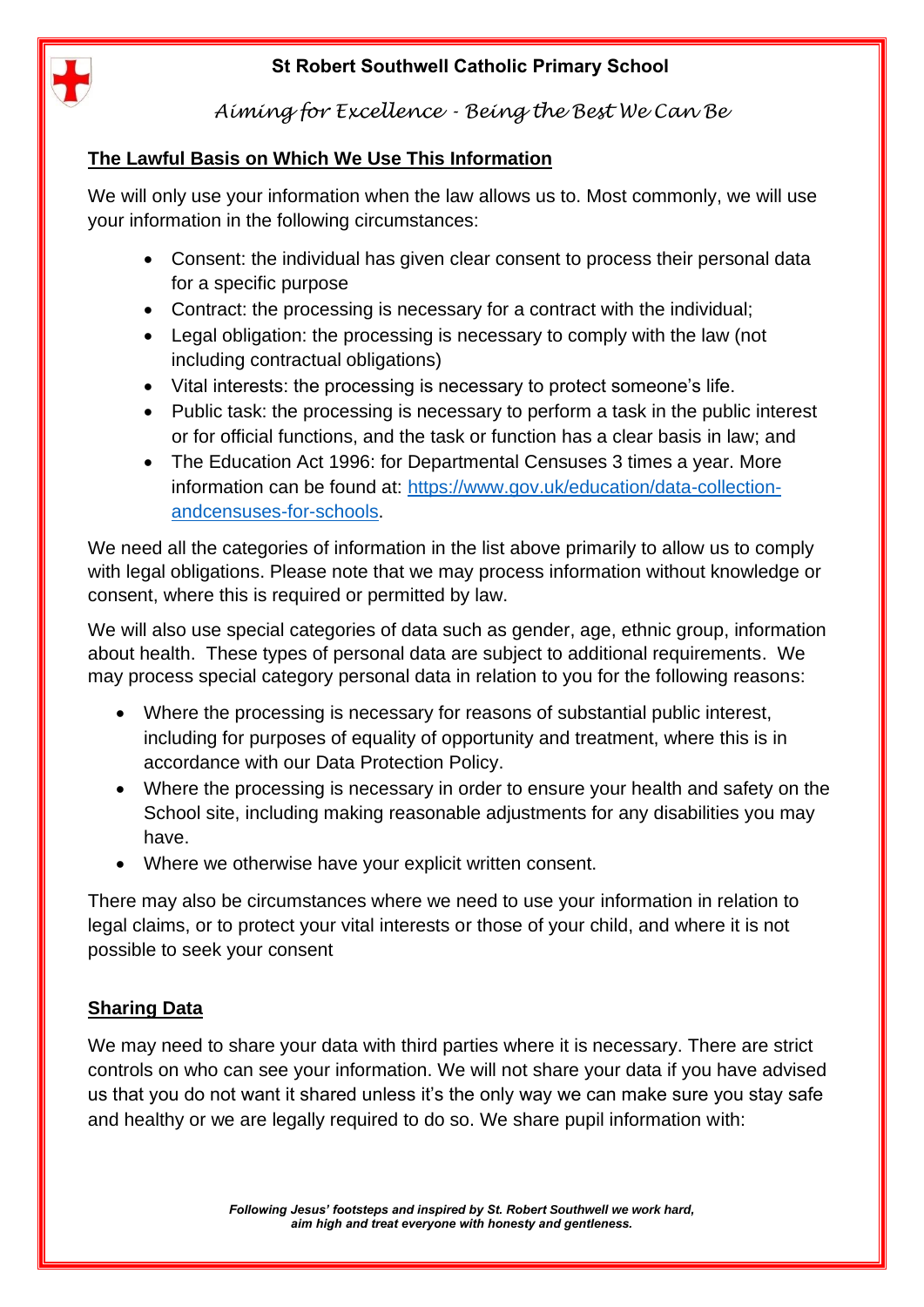

*Aiming for Excellence - Being the Best We Can Be*

- The Department for Education (DfE) on a statutory basis under section 3 of The Education (Information About Individual Pupils) (England) Regulations 2013
- Ofsted
- Other Schools that pupils have attended/will attend
- NHS
- Welfare services (such as social services)
- Law enforcement officials such as police, HMRC
- Local Authority Designated Officer (LADO)
- Professional advisors such as lawyers and consultants
- Support services & contractors (including insurance, IT support, information security, parent communication applications, payment processing providers to enable payments to be made by you to the School)
- Providers of learning software; and
- The Local Authority.
- School catering company for medical needs and dietary requirements

Information will be provided to those agencies securely or anonymised where possible. The recipient of the information will be bound by confidentiality obligations; we require them to respect the security of your data and to treat it in accordance with the law.

We may transfer your personal information outside the EU. If we do, you can expect a similar degree of protection in respect of your personal information

#### **Why We Share This Information**

We do not share information about our pupils with anyone without consent unless otherwise required by law. For example, we share students' data with the DfE on a statutory basis which underpins school funding and educational attainment. To find out more about the data collection requirements placed on us by the DfE please go to [https://www.gov.uk/education/datacollection-and-censuses-for-schools.](https://www.gov.uk/education/datacollection-and-censuses-for-schools)

#### **Storing Pupil Data**

The School keeps information about pupils on computer systems and sometimes on paper. Except as required by law, the School only retains information about pupils for as long as necessary in accordance with timeframes imposed by law and our internal policy. Full details on how long we keep personal data for is set out in our Data Retention policy.

#### **Security**

We have put in place measures to protect the security of your information (i.e. against it being accidentally lost, used or accessed in an unauthorised way).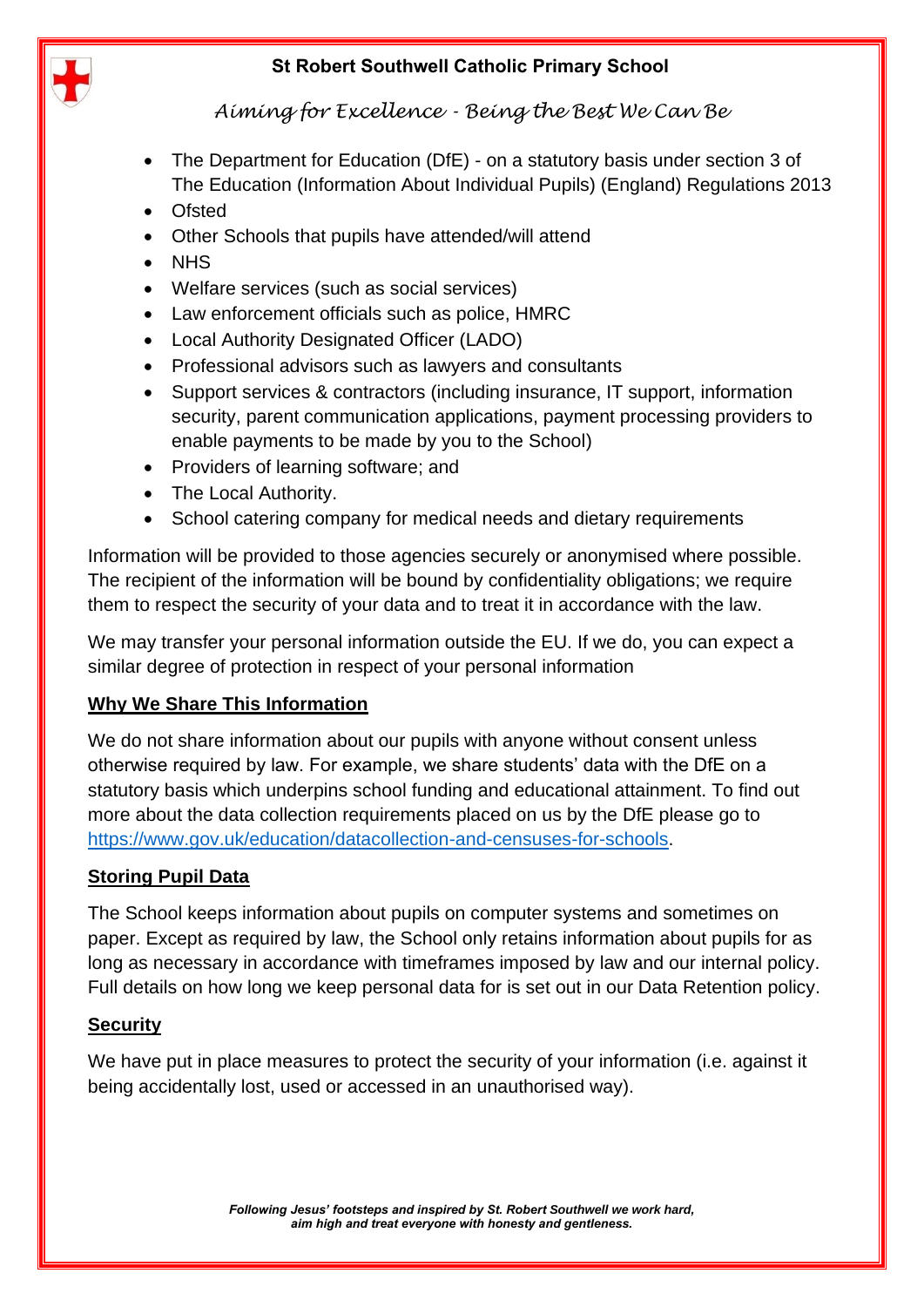

*Aiming for Excellence - Being the Best We Can Be*

## **The National Pupil Database (NPD)**

The NPD is owned and managed by the Department for Education and contains information about pupils in schools in England. It provides invaluable evidence on educational performance to inform independent research, as well as studies commissioned by the Department. It is held in electronic format for statistical purposes. This information is securely collected from a range of sources including schools, local authorities and awarding bodies. We are required by law, to provide information about our pupils to the DfE as part of statutory data collections such as the school census and early years' census. Some of this information is then stored in the NPD. The law that allows this is the Education (Information About Individual Pupils) (England) Regulations 2013. To find out more about the NPD, go to

[https://www.gov.uk/government/publications/national-pupil-database-user-guide](https://www.gov.uk/government/publications/national-pupil-database-user-guide-andsupporting-information)[andsupporting-information.](https://www.gov.uk/government/publications/national-pupil-database-user-guide-andsupporting-information)

The department may share information about our pupils from the NPD with third parties who promote the education or well-being of children in England by:

- conducting research or analysis
- producing statistics
- providing information, advice or guidance

The Department has robust processes in place to ensure the confidentiality of our data is maintained and there are stringent controls in place regarding access and use of the data. Decisions on whether DfE releases data to third parties are subject to a strict approval process and based on a detailed assessment of:

- who is requesting the data
- the purpose for which it is required
- the level and sensitivity of data requested: and
- the arrangements in place to store and handle the data

To be granted access to pupil information, organisations must comply with strict terms and conditions covering the confidentiality and handling of the data, security arrangements and retention and use of the data. For more information about the department's data sharing process, please visit:

#### <https://www.gov.uk/data-protection-how-we-collect-and-share-research-data>

For information about which organisations the department has provided pupil information, (and for which project), please visit the following website:

<https://www.gov.uk/government/publications/national-pupil-database-requests> received

To contact DfE:

<https://www.gov.uk/contact-dfe>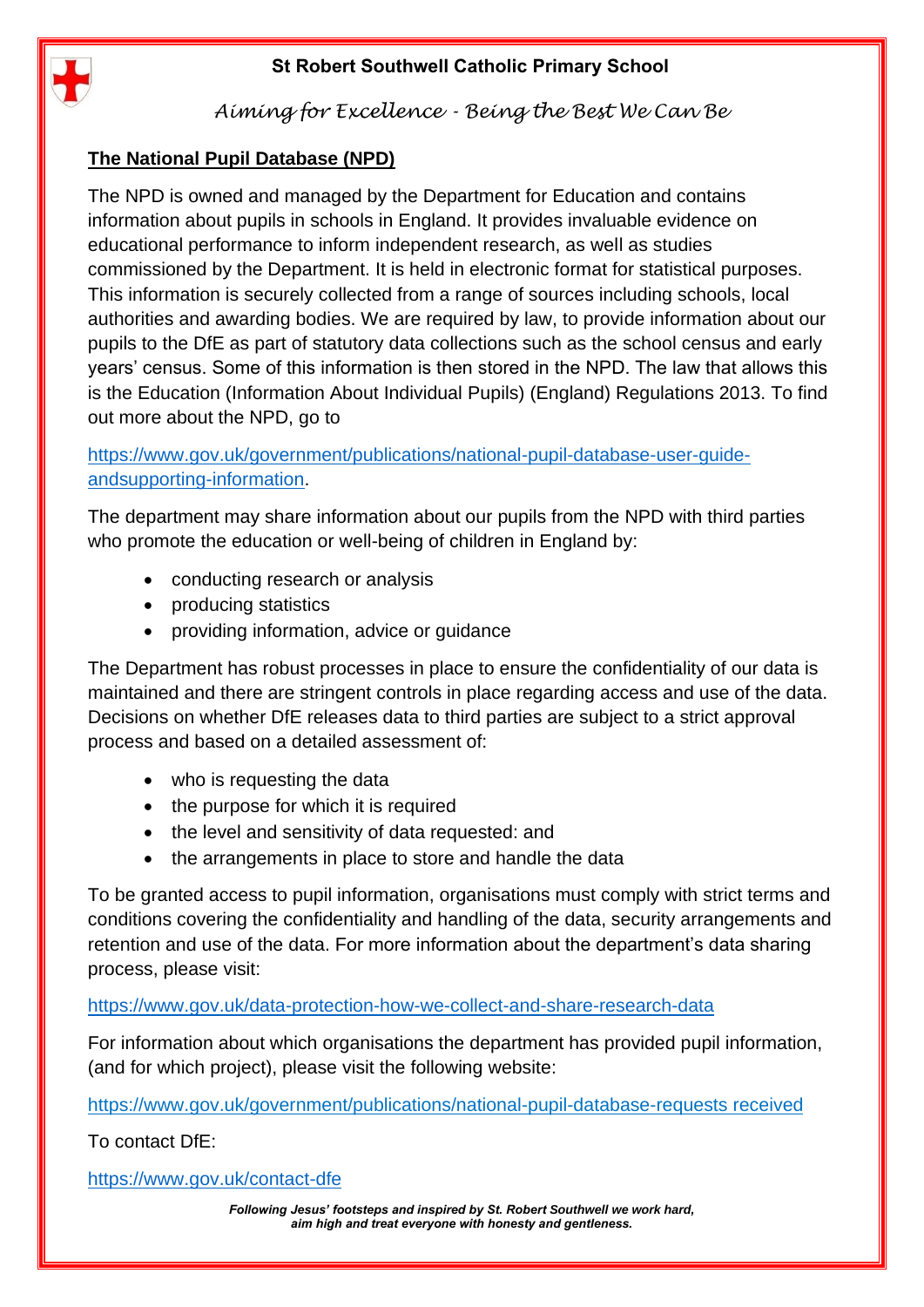

*Aiming for Excellence - Being the Best We Can Be*

### **Requesting Access to Your Personal Data**

Under data protection legislation, parents and pupils have the right to request access to information about them that we hold. To make a request for your personal information, or be given access to your child's education record, please contact the Headteacher in writing. Please see our Subject Access Policy for further information.

You also have the right to:

- Object to processing of personal data that is likely to cause, or is causing, damage or distress
- Prevent processing for the purposes of direct marketing
- Object to decisions being taken by automated means
- In certain circumstances, have inaccurate personal data rectified, blocked, erased or destroyed
- Claim compensation for damages caused by a breach of the data protection regulations

If you want to exercise any of the above rights, please contact the Headteacher in writing. We may need to request specific information from you to help us confirm your identity and ensure your right to access the information (or to exercise any of your other rights). This is another appropriate security measure to ensure that personal information is not disclosed to any person who has no right to receive it. Please see our Subject Access Policy for further information.

#### **Right to Withdraw Consent**

In circumstances where you may have provided your consent to the collection, processing and transfer of your personal information for a specific purpose, you have the right to withdraw your consent for that specific processing at any time. To withdraw your consent, please contact the School Office in writing. Once we have received notification that you have withdrawn your consent, we will no longer process your information for the purpose or purposes you originally agreed to, unless we have another legitimate basis for doing so in law.

#### **Contact**

If you would like to discuss anything within this privacy notice or have a concern about the way we are collecting or using your personal data, we request that you raise your concern with the Headteacher in writing in the first instance.

We have appointed a Data Protection Officer (DPO) to oversee compliance with data protection and this privacy notice. If you have any questions about how we handle your personal information, which cannot be resolved by the Headteacher, then you can contact the DPO on the details below: